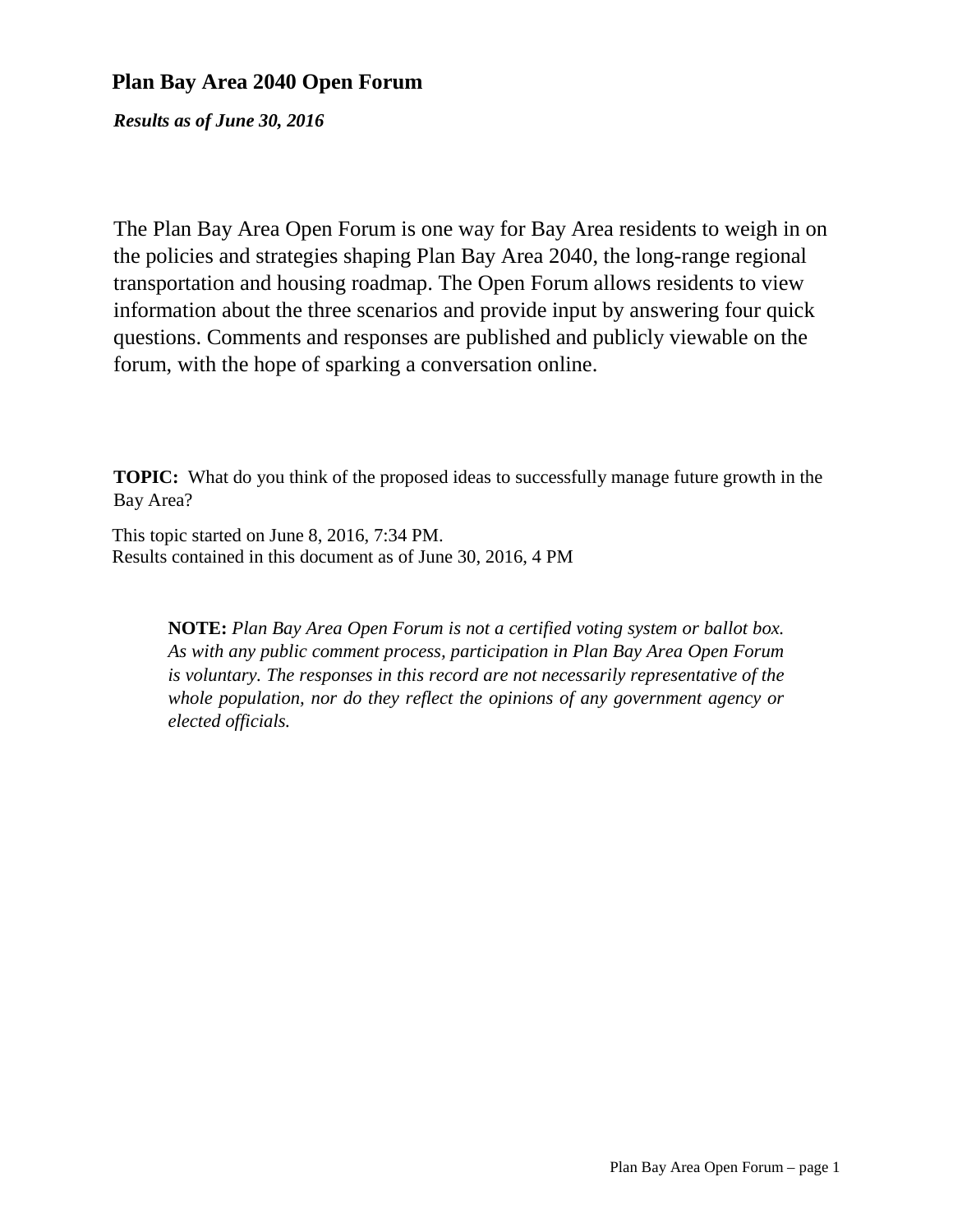## **Which aspects of each scenario that do you feel will help meet today's challenges while laying the groundwork for future success?**

- Connected neighborhoods local walk-ability and bike-ability
- Big cities connecting cities by rail

The (1) Main Streets plan may be the best one to provide more affordable housing, but at the cost of greater commutes. (2) Connected Neighborhoods plan may moderate that somewhat, but also promotes somewhat greater commutes. (3) Big Cities give the best reduction in commutes, but at a high cost of pushing out middle and low income people to areas where there are few jobs. None of these, in exclusion, is a good solution. Also, we need to maintain and evolve the diversity and unique characters of all the towns and neighborhoods, so imposing a single solution would destroy the diversity and result in a bland homogenization like some midwestern town. We need, above all, a balanced solution that mixes all these approaches.

They are ridiculous plans that ignore the needs and desires of the people for false "environmental" goals.

Your three scenarios propose Hobson's choices. They are based on overly simplistic assumptions that ignore some of the most important questions, such as the relationship between uncontrolled job growth without regard to available local housing, the effect of job growth on inflation of housing prices and displacement, and the lack of responsibility of local jurisdictions to address availability of local employee housing before approving large new employment centers. I reject your proposals as artificial and unrealistic.

Few

None. I advocate a local General Plans scenario. No top down planning!

I think that the main streets scenario will appeal to most people, while the Big cities scenario will appeal to younger single people.

No matter which communities we are developing, I think it is important to develop in established areas that are near existing amenities. Whether these amenities are existing transit, existing transit or existing job centers.

Investing in mass transit, eg. BART, Muni, AC transit and Caltrains. Secondarily expanding carpool lanes-but not fee lanes! Increasing pedestrian and bike-friendly streets. Transit villages that build housing close to mass transit options makes sense, within certain limitations cited below.

## **What is the toughest challenge the region will need to address for the next generation? What ideas do you have for helping to address this challenge?**

- Climate change
- Employment opportunity

The increased needs for transportation are challenging in areas that are already built up. More light rail, to augment the rapid transit Bart, Caltrain, and other rail systems need to be increased, not only in the dense cities like San Francisco and San Jose, but also along the East Bay corridors as well. This is not to be redundant to Bart and existing rail, but to augment it and make Bart and rail more accessible to the entire region. Extensions to Bart might be in the plan too, but more important to bring in areas that are further from Bart and could not benefit from those extensions. Buses are fine for shorter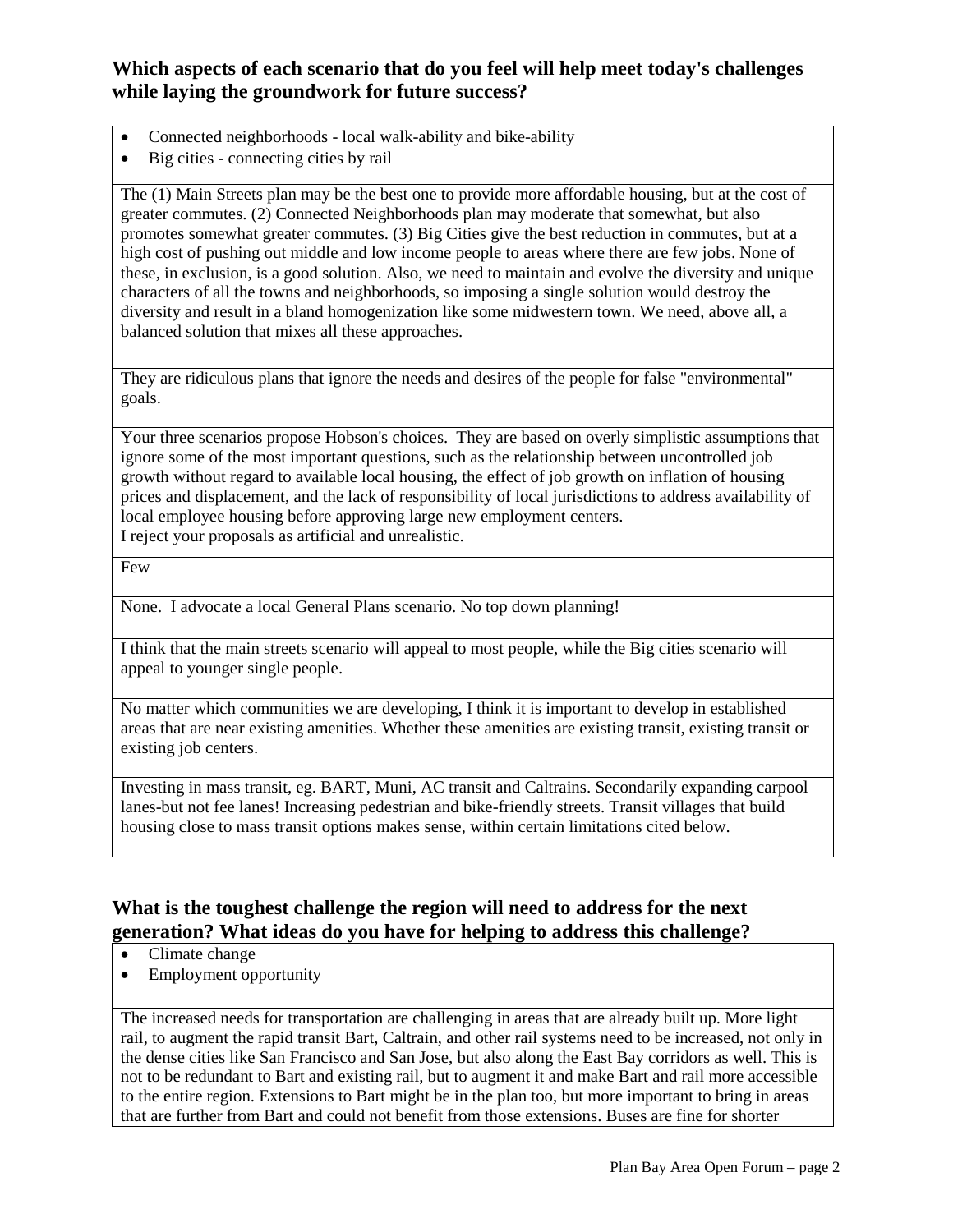distances, but too many trips would take an hour or longer just to cross a single town if they depend solely on bus transportation. I believe we need far more light rail lines that exist today, even in cities that already have them, and especially in cities that do not. Buses are the reason so many people drive. You will never get all those people out of the cars if they have to ride buses. Light rails are much more efficient, especially if they can go underground or on elevated rails, and not compete with traffic.  $\Box$ 

Secondly, there will probably be some need to accommodate more automobiles. We should not try to force people out of cars by intentionally creating traffic jams -- ignoring the needs of traffic or even unnecessarily reducing the number of lanes to reduce the traffic. This, especially is the practice in San Francisco -- to force drivers to get into traffic jams, with the fruitless hope that they will ride on buses instead (and still, of course get stuck in the very same traffic jams).

Rather than widening highways, I would prefer we build parallel and cross highways would distribute the traffic and allow it to flow better, while cars can find shorter routes. Not all of it should be super freeways. Major boulevards and secondary highways for local traffic would suffice, where the traffic can be made to flow swiftly, without endangering pedestrians. If something isn't done, the cars will exit the freeways and clog up all the neighborhood streets as well. But in most places, at least the neighborhood streets have many alternate pathways, so the traffic isn't necessary concentrated in one spot. Trying to force traffic into following a specific pattern is like trying to push water uphill with a broom. It will always spread out and seek its own level. Yet I see too many misguided politicallycorrect attempts to corral traffic, to the frustration of everyone, and resulting in a horrible failures. Have those people been educated in the basics of urban design? Or do they eschew the well known engineering principles and laws of science in order to promote their political belief that everyone must stop driving? The best that can be done is to accommodate the bulk of the traffic in a distributed way, while giving people the opportunity of efficient, comfortable rail transportation to help encourage (not force) people to use the alternatives.

Building the houses and roads people want and will use.

To meet the transportation needs for the growing population of seniors and people with disabilities. Innovated and cost effective programs are needed since transit and paratransit does not work for everyone. A dedicated funding source to assist counties to develop and implement mobility programs.

#### We need to:

1) Evaluate the infrastructure carrying capacity of urban areas within the Bay Area and tailor development plans so they fit with available infrastructure.

2) Before proposing major growth for an urban area, the jurisdiction needs to explain how it will provide AND PAY FOR any expansion of infrastructure needed to meet that new growth.

3) Planning for growth should strongly incentivize keeping jobs and demographically matched local housing close together. There should be strong disincentives for proposing job growth without explaining how future employees will be locally accommodated without displacing current residents.

There will be no Population Increase if there is no Jobs Increase. PLAN BAY AREA attempts to predict growth based on estimated Population Increase but omits to address ways to direct and control Jobs that cause this increase. The root of the challenge is finding ways to encourage job growth where there is regional housing to take these jobs and discourage job growth where there isn't.

But instead the PLAN ignores this obvious approach and dollops Housing & Transit around already congested areas expecting an inordinate amount of commuters to abandon their cars as if we were all in a dense European city. They need to waken up to the fact that Americans have already chosen life in the suburbs as their preferred goal and will keep their cars, especially when they will all be driven with free energy, charged overnight from solar panels + battery.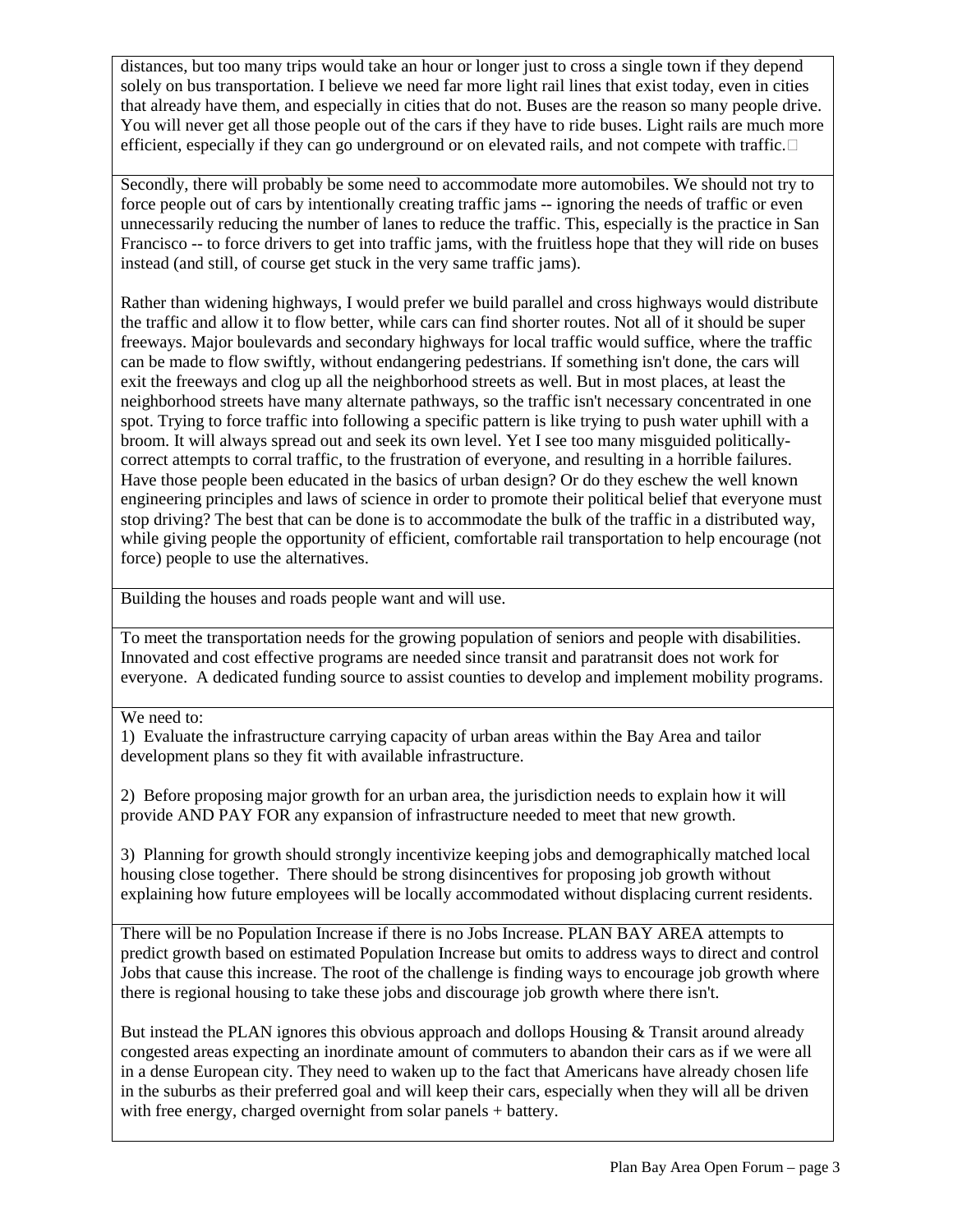This is the future that will give us ZERO GHG Emission (fulfilling the SB375 goal tenfold if the PLAN did nothing).

There are studies that predict that Suburbs will power cities in the future from excess generation.

Autonomous electric vehicles, commuting us door to door, might render many Minor Transit Systems useless, if the PLAN would provide the necessary roadways for this to happen.

Bottom Line -- focus on the root cause of disparity in Housing, Transportation and Jobs -- incentives for JOB location and relocation to where there is Housing for it -- and penalties where there isn't. <http://marininfo.org/Bay/MapofPlanBayArea.htm>

Housing affordability. Let local Housing Elements do the heavy lifting with OBAG support.

The high cost of living. We should make it easier to build more housing so people don't have to endure 2+ hour commutes.

There are 3 key areas to address:

- maintaining infrastructure
- transportation options
- housing at all price points

Right now the most affordable family housing is located in areas that create long driving commutes to our job centers. We need to make sure we have convenient and affordable housing options near all job centers in the region. Options should include family sized housing and not just luxury 1 bedroom apartments.

We should develop market-rate and "affordable" housing near all of the key transit hubs in the region. Our local transit agencies should consolidate into fewer agencies for improved operational efficiency and to be more user friendly.

First and foremost, the growing wealth disparity that increases the number of homeless people and restricts housing opportunities to wealthier sub-populations. Secondly, none of these plans takes into account the impending disasters due to climate change, such as lack of water and sea level rise. The vast amount of money that will be required to address these two issue will likely prevent resources being left to implement any of the proposed scenarios. These deteriorating environment may well mean the there is no population growth in this area.

### **How can we prevent displacement of long-time residents and best address the lack of affordable housing in the region?**

Multi-family housing and senior housing, including high rise

Allow the building of the houses people want and need.

Responsibility must be placed on employers and local jurisdictions to show how additional local housing matched to the demographics of new employees will be provided and paid for. Those questions must be answered before new employment centers are approved.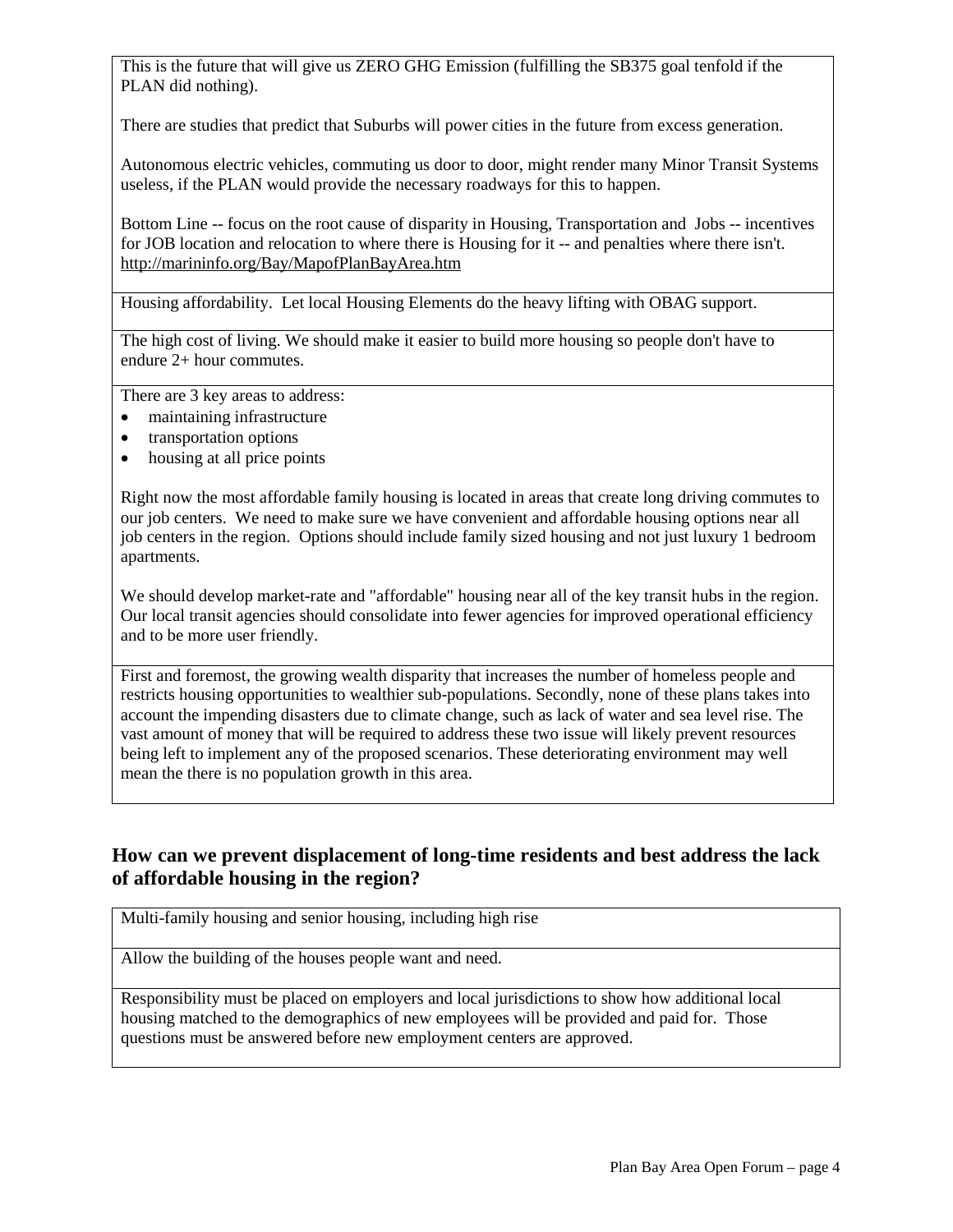That seems almost impossible, especially among renters. There are too many loopholes to prevent people paying low rents from being evicted. Home owners are less vulnerable, but when the opportunity to sell out and move presents itself, or when a homeowner is forced to move due to economic problems they will also move, and there will always be somebody twice (or more) as rich to replace them. One of the strange mysterious effects, is that low-to-middle income housing gets bid up into the range of high-income housing, but never mind that the quality of the housing is still the same, and does not in any way match the price. We actually have lots of low to middle income housing, if it were not bid up into ranges that completely misrepresent the quality of the housing. So one solution that is being attempted is to force builders to provide more affordable housing as a certain portion of their projects. But as long as there is insufficient housing, previously-affordable housing will always be bid up into ranges that do not match the quality of the housing. This of course means that the highpriced, low-quality housing is very vulnerable if the bubble were to burst, although for the near future, that is not likely.

Paradoxically (to some, especially the politically-correct), the solution to low and middle income housing might be to allow more high-income housing to be built, so that the high-income buyers will stop bidding up the price of existing affordable housing. But it will take an awful lot of additional housing to cool down the bidding wars. And anything that cools it down enough for affordable-quality housing to return to affordable prices will cause those who bought high-priced affordable-quality housing to suddenly be underwater with their mortgages and could trigger a crash in the housing market. So we are stuck with a huge quantity of affordable-quality housing priced at high-income levels. This is a huge, problem that doesn't appear to have any really beneficial solution that would provide more than a trickle of new affordable housing.

Actually, we need a balanced solution with more of every level of housing, to match the demand at each level, and allow the lower quality housing to remain in the hands of the low-to-middle income owners. This would require a deep analysis of where, geographically, the demand for each level of housing exists, and encourage builders to provide it. Of course, with the high prices of land and building and labor, providing more affordable housing is still difficult, especially doing so while not creating long commutes, and is one of the nearly insurmountable problems. I would avoid too much government interference, but it might be necessary in order to provide any more affordable housing at all.

Good luck with finding a solution to all this!

One for one replacement policy as in SF. Again let local Housing Elements be the vehicle.

Reduce property taxes.

Implement emergency rent control and just eviction clauses. Investigate the huge number of structure fires in areas like the Mission, and prevent developers from reaping any benefit from these occurrences. Mandate 50% low income housing requirements for all new housing development. Encourage, incentivize and invest in housing co-ops to increase tenant ownership of multi-unit buildings. Tax corporations like Uber and Airbnb to fund these proposals and discourage high paid tech workers from moving in and displacing long-time residents.

Build more housing in convenient places and keep building.